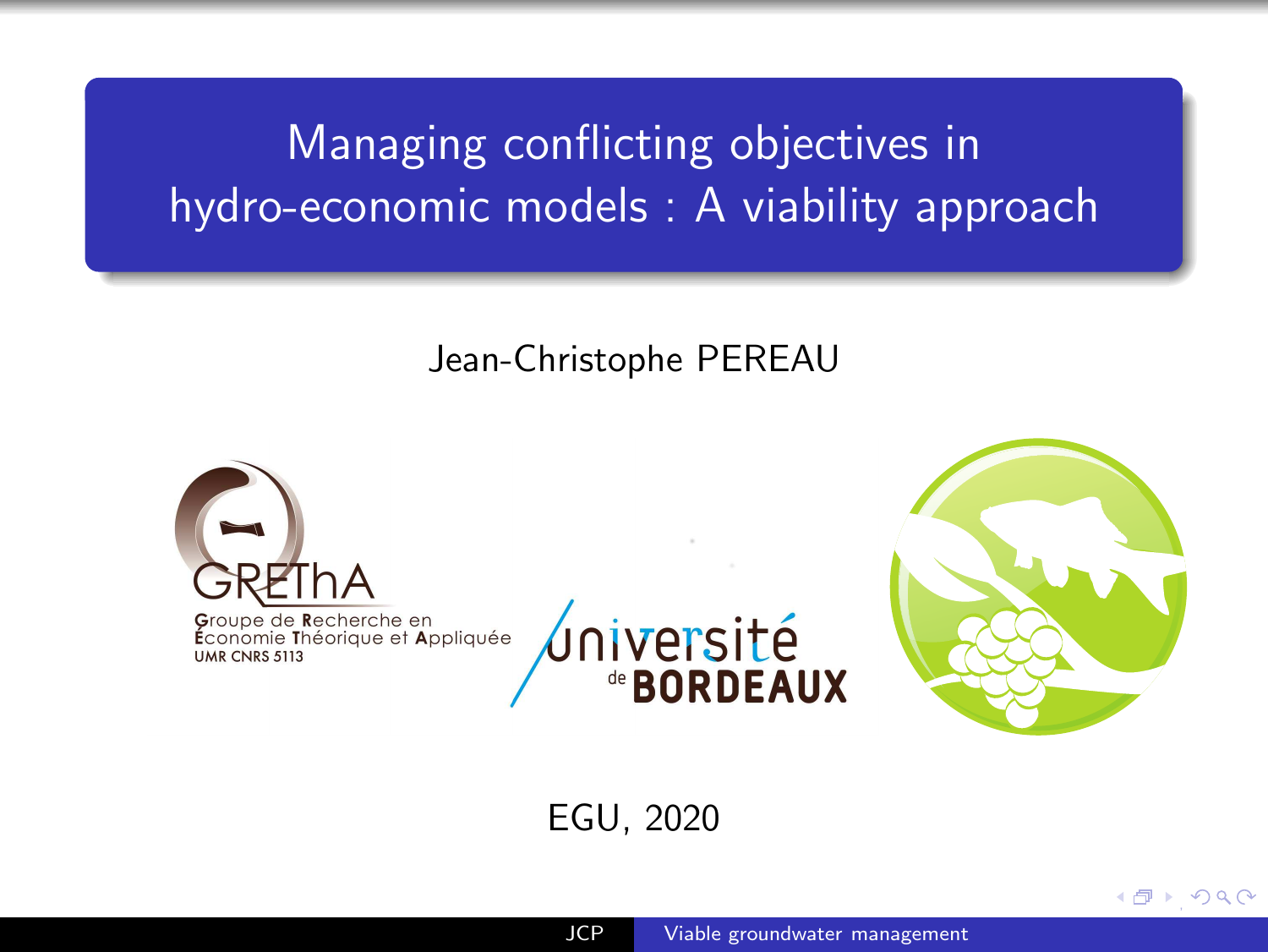- <span id="page-1-0"></span>Groundwater resources are under extreme pressure worldwide : about 20% of the world's aquifers are over-exploited
- Main driver of water use : increasing demand for agricultural products
- By 2050 agriculture will need to produce more than 60% of food as compared to the current situation (FAO)  $\Rightarrow$  Is it sustainable? from the environmental, economic and social point of view ?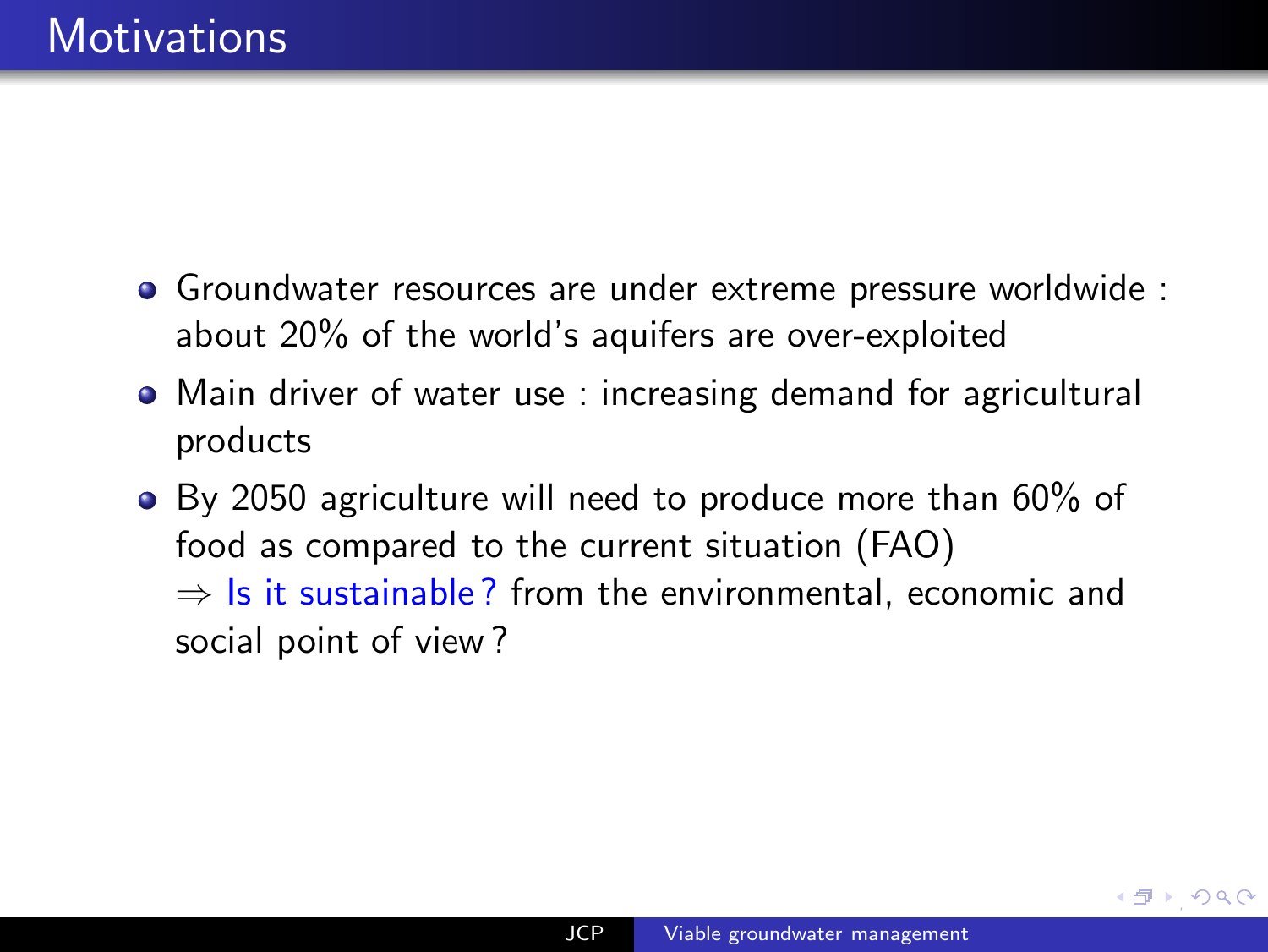## <span id="page-2-0"></span>Viability approach (Aubin, 1991)

- A focus on feasibility in a dynamic context
- Capacity for a system to maintain conditions of existence through time
- **•** Inter-temporal feasible paths that fulfilled constraints and targets over time



 $\Omega$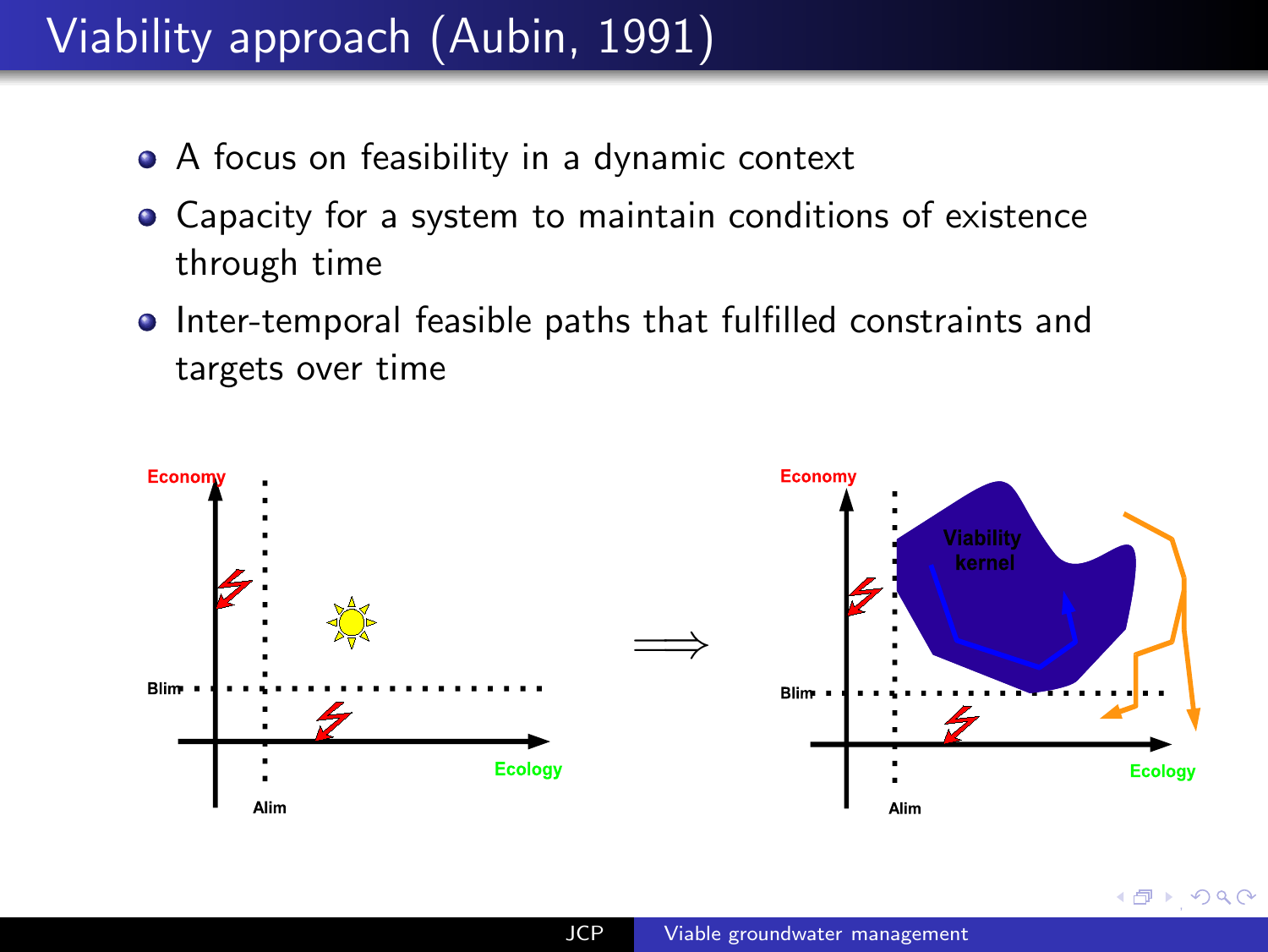### <span id="page-3-0"></span>The viability approach in a stylised hydro-economic model

- Sustainability as a problem of constraints fulfillment
- Ecological constraint : minimum flow requirements for ecosystems

 $\Rightarrow$  Constraint on the natural drainage which sustains environmental flows

- **Economic constraint**: water allocation for irrigated agriculture by a water agency  $\Rightarrow$  Which Cap? Which amount of water quotas for farmers?
- Social constraint : Participation of all the farmers  $\Rightarrow$  Which minimal amount of water quotas and production for farmers ?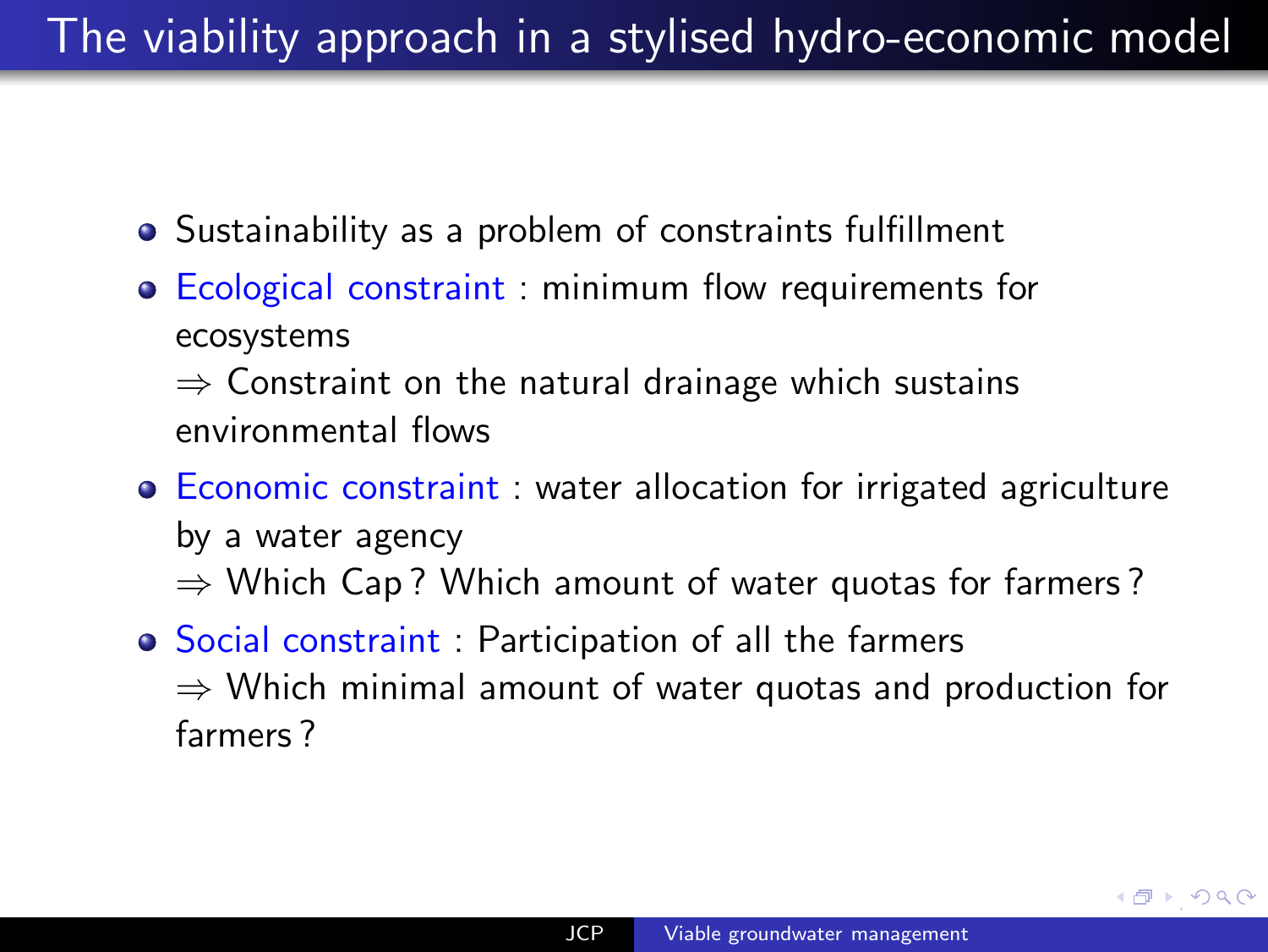## <span id="page-4-0"></span>Application to the Tablas del Daimiel and the Western La Mancha Aquifer (Spain)

- The most important wetland located in the Mancha Humeda Biosphere Reserve designed by Unesco in 1980.
- Designated in 1966 as a national hunting reserve, in 1979 as an ornithological special protection area and in 1982 they were included in the RAMSAR Convention.
- Example of groundwater dependent-ecosystem (GDE)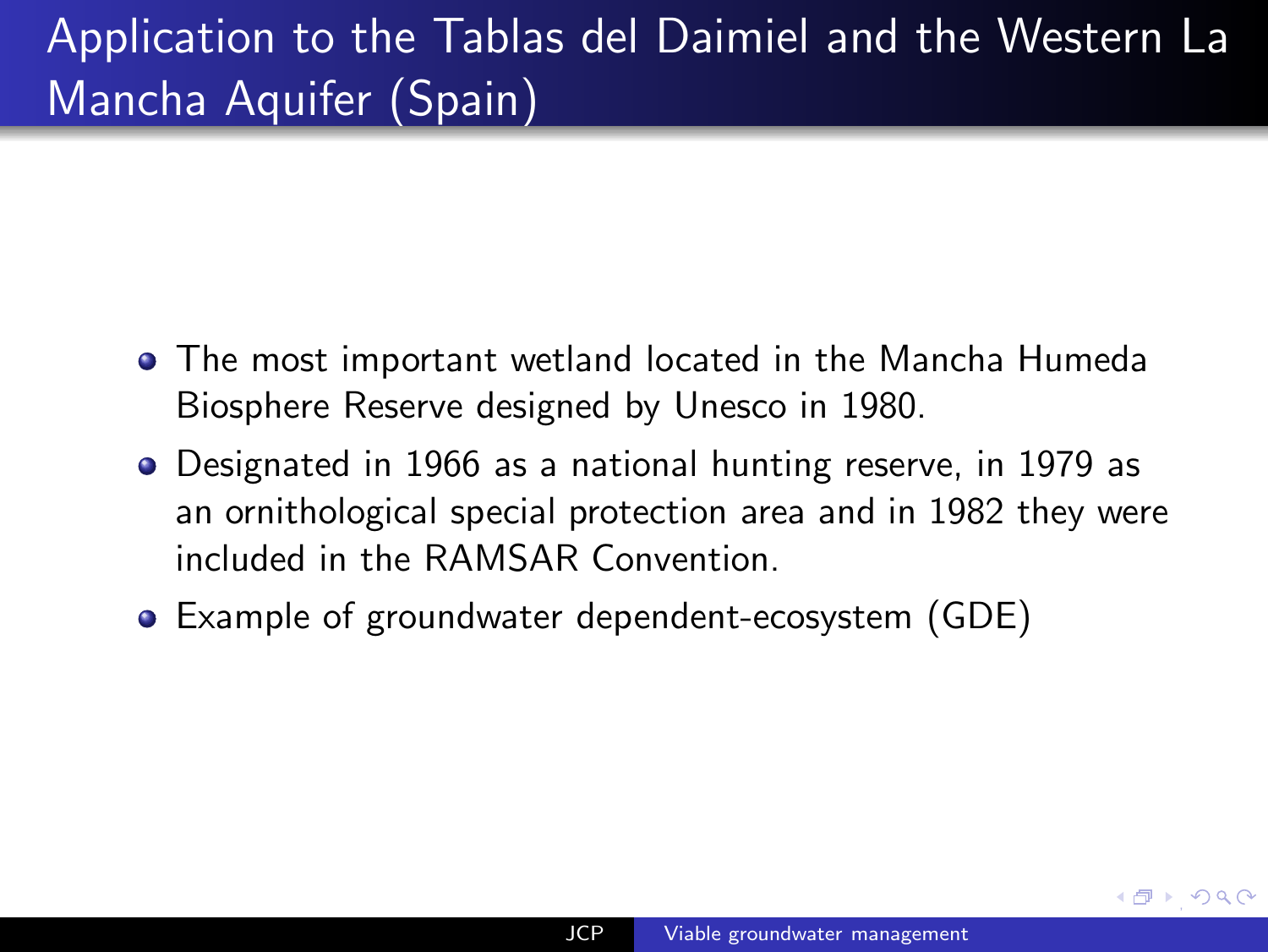#### <span id="page-5-0"></span>The stylised "open" bathtub model



 $\rightarrow$  990

∢ சி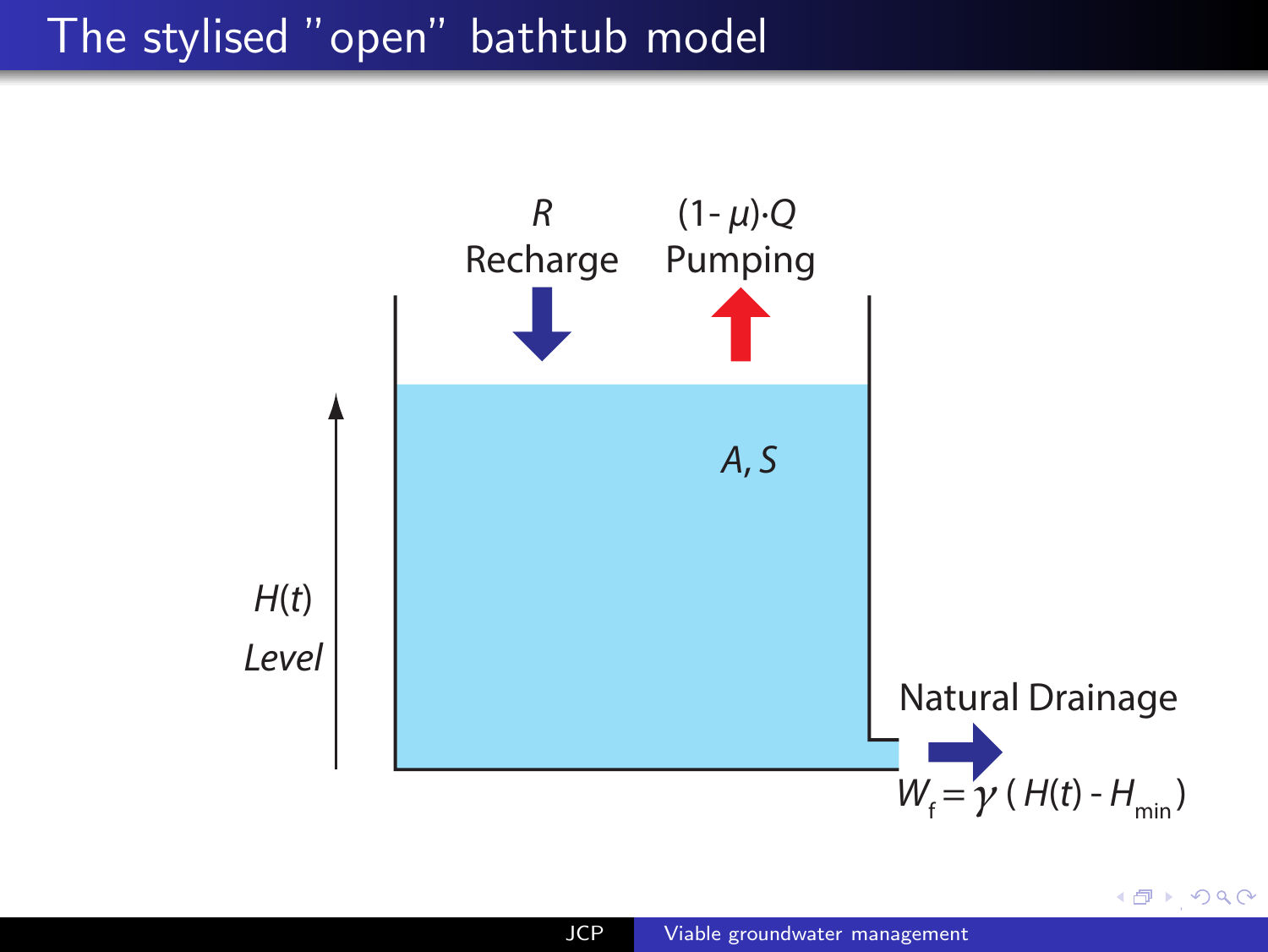#### <span id="page-6-0"></span>The resource dynamics

 $\bullet$  A the area of the aquifer, S the storage coefficient, H the water table,  $(1 - \mu) Q(t)$  total extraction and  $W_f$  natural drainage

 $AS(H(t + 1) - H(t)) = R - (1 - \mu) Q(t) - W_f(t)$ 

• Natural drainage (Gisser-Sanchez, 1980) with  $\gamma > 0$  $W_f(H(t)) = \gamma(H(t) - H_{\min})$ 

- When  $H \geq H_{\min}$  : water flows from the aquifer to the river or ecosystem
- When  $H < H_{\text{min}}$  : water flows from the river to the aquifer implying ecosystem damages

 $\overline{10}$  [,](#page-7-0)  $\overline{10}$  ,  $\overline{10}$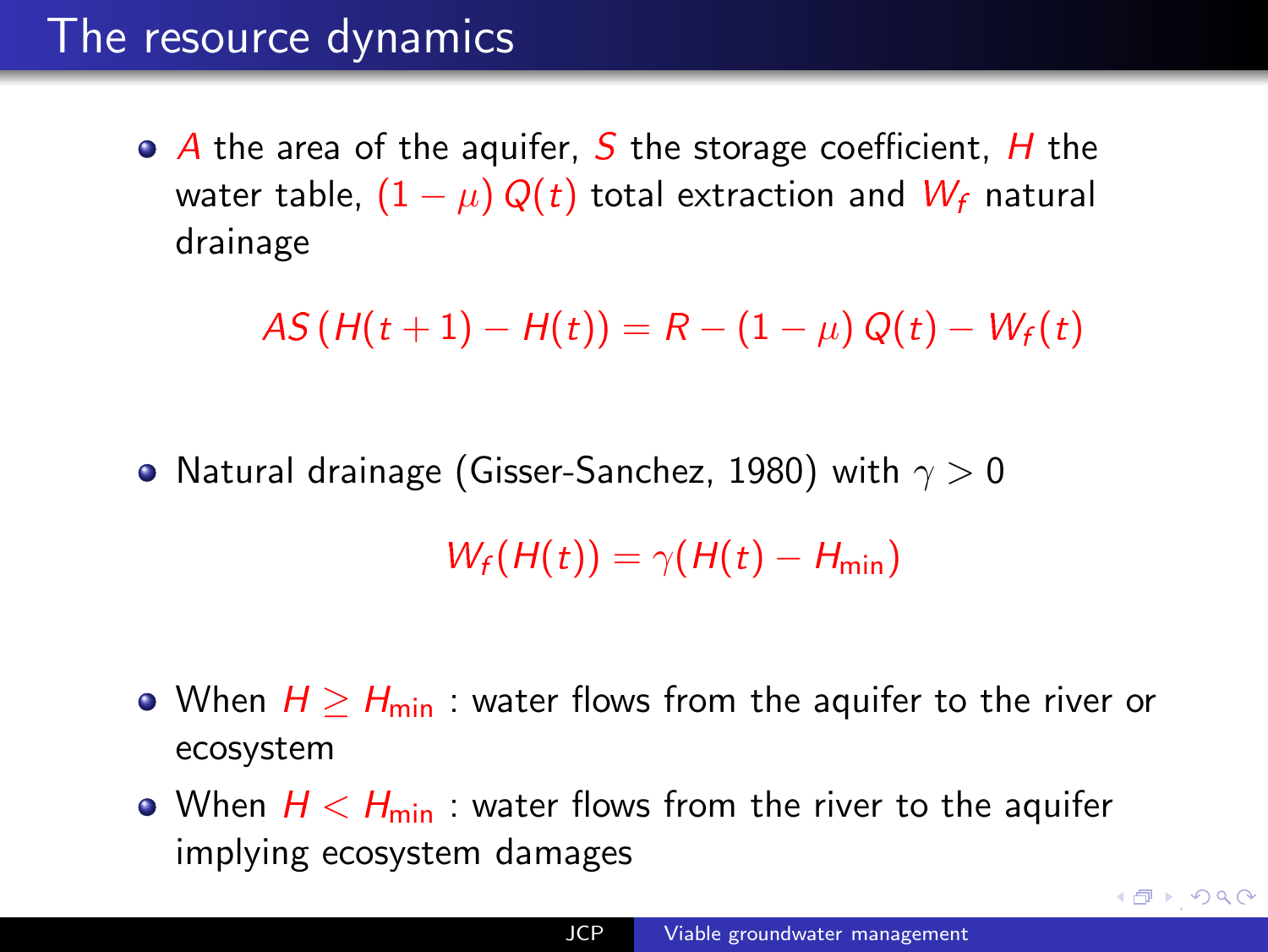#### <span id="page-7-0"></span>The economic model

• Rent of heterogenous farmers,  $y_i$  production,  $w_i$  water used,  $p<sub>V</sub>$  the price of agricultural product

 $\pi_i = p_y y_i(w_i(t)) - c(H(t))w_i(t) - m(t)(w_i(t) - q_i^-(t))$ 

**• Crop-water production function** 

$$
y_i(w_i(t)) = aw_i(t) - \frac{b_i}{2}w_i^2(t)
$$

- Heterogenous farmers with  $b_1 < b_2 < ... < b_n$  where *n* is the less efficient and 1 the most productive
- Marginal pumping cost

$$
c(H(t))=c_0-c_1H(t)
$$

• Last term : quota market with  $m(t)$  the permit price

 $\sqrt{d}$  [,](#page-8-0)  $\sqrt{d}$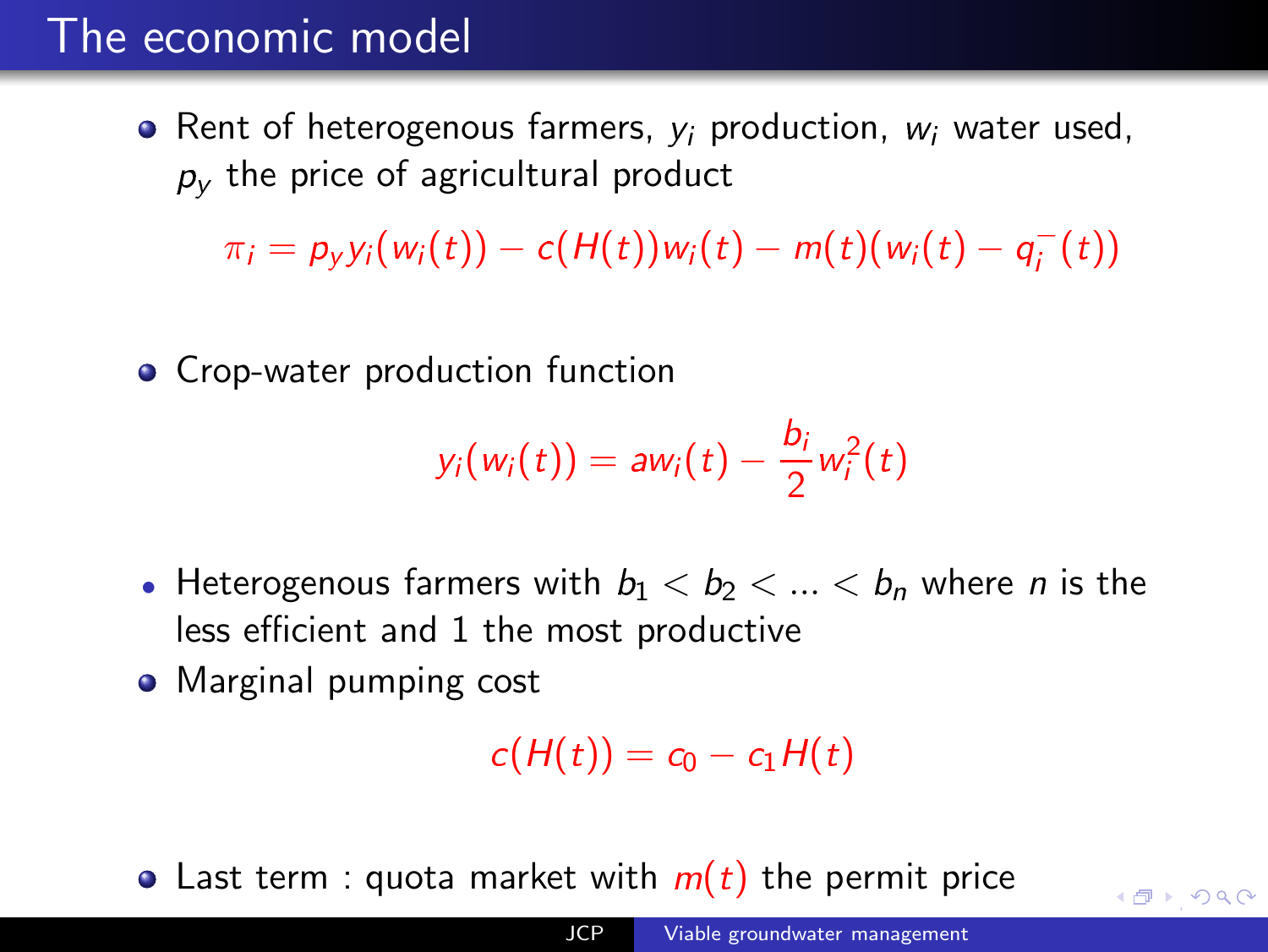<span id="page-8-0"></span>

| Parameters             | Description                       | Units                    | Value   |
|------------------------|-----------------------------------|--------------------------|---------|
| AS                     | aquifer area×storativity          | Mm <sup>3</sup>          | 126.5   |
| R                      | natural recharge                  | $Mm^3/y$                 | 360     |
| $\gamma$               | slope of the nat. drainage fct    | $Mm^3/m$                 | 5.5384  |
| $\mu$                  | return flow coefficient           |                          | 0.20    |
| $H_0 = H^{\text{max}}$ | initial stock level               | m                        | 665     |
| $H_{\text{min}}$       | minimum water table level         | m                        | 600     |
| $\mathcal{E}$          | intercept of the water demand fct | $\epsilon/Mm^3$          | 4400.73 |
| $\boldsymbol{k}$       | slope of the water demand fct     | $\epsilon/Mm^3$          | 0.097   |
| C <sub>0</sub>         | intercept of the pumping cost fct | $\sqrt{\epsilon/Mm^3/y}$ | 266000  |
| C <sub>1</sub>         | slope of the pumping cost fct     | $\epsilon/Mm^3/m$        | 400     |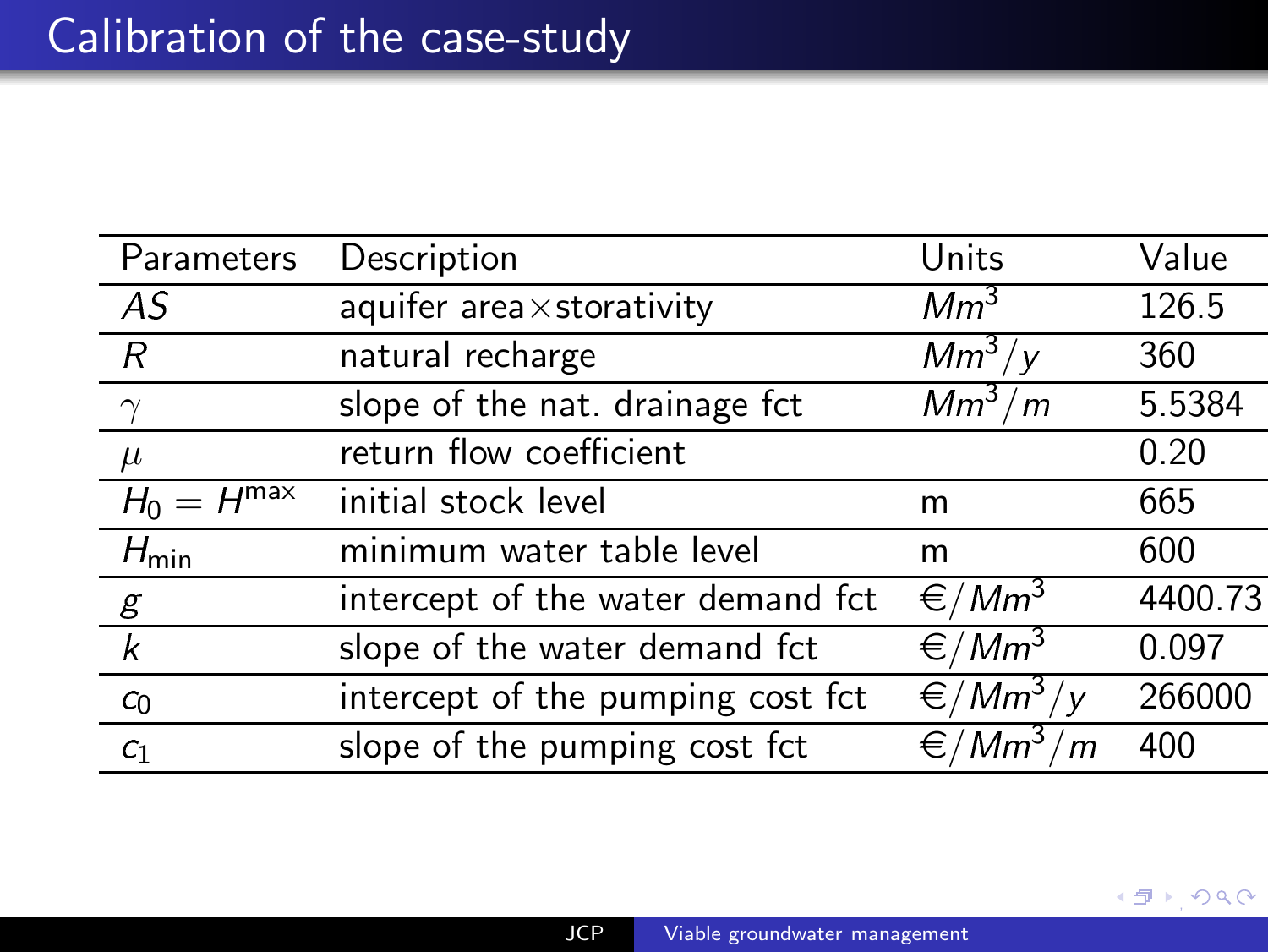#### <span id="page-9-0"></span>The objectives of the water agency



 $2Q$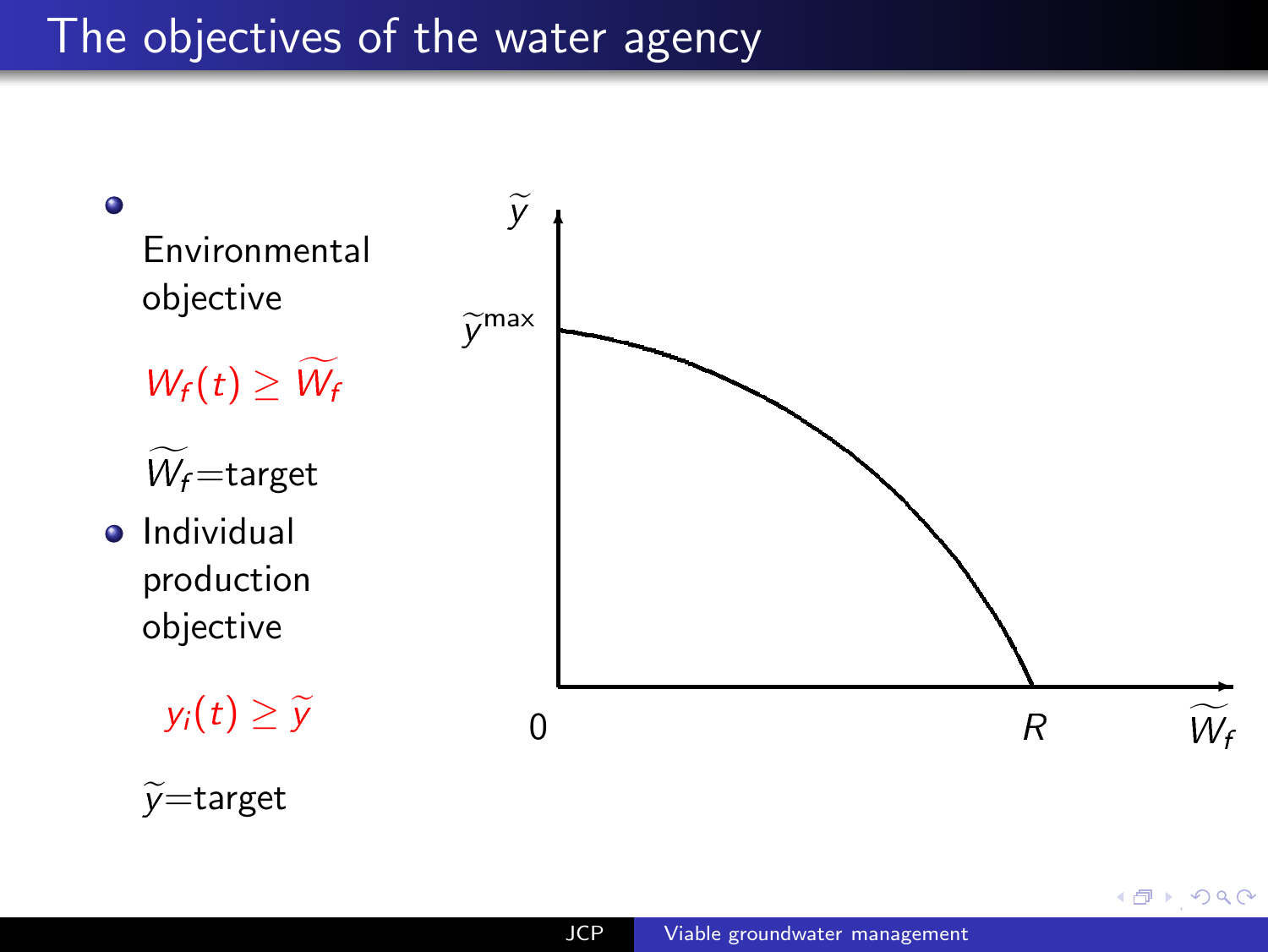#### <span id="page-10-0"></span>The constraints faced by the water agency

• The environmental target  $W_f(t) \geq W_f$  implies that the water table remains above  $H_{\text{min}} + a$  term depending on the target

$$
H(t) \geq H_W = H_{\min} + \frac{\widetilde{W_f}}{\gamma}
$$

- The individual production target  $y_i(t) \geq \tilde{y}$  implies that the water cap remains above a minimum amount of quota (lower bound)
- The groundwater market condition  $m^*(t) \geq 0$  implies that the water cap remains below a maximum amount of quota (upper bound)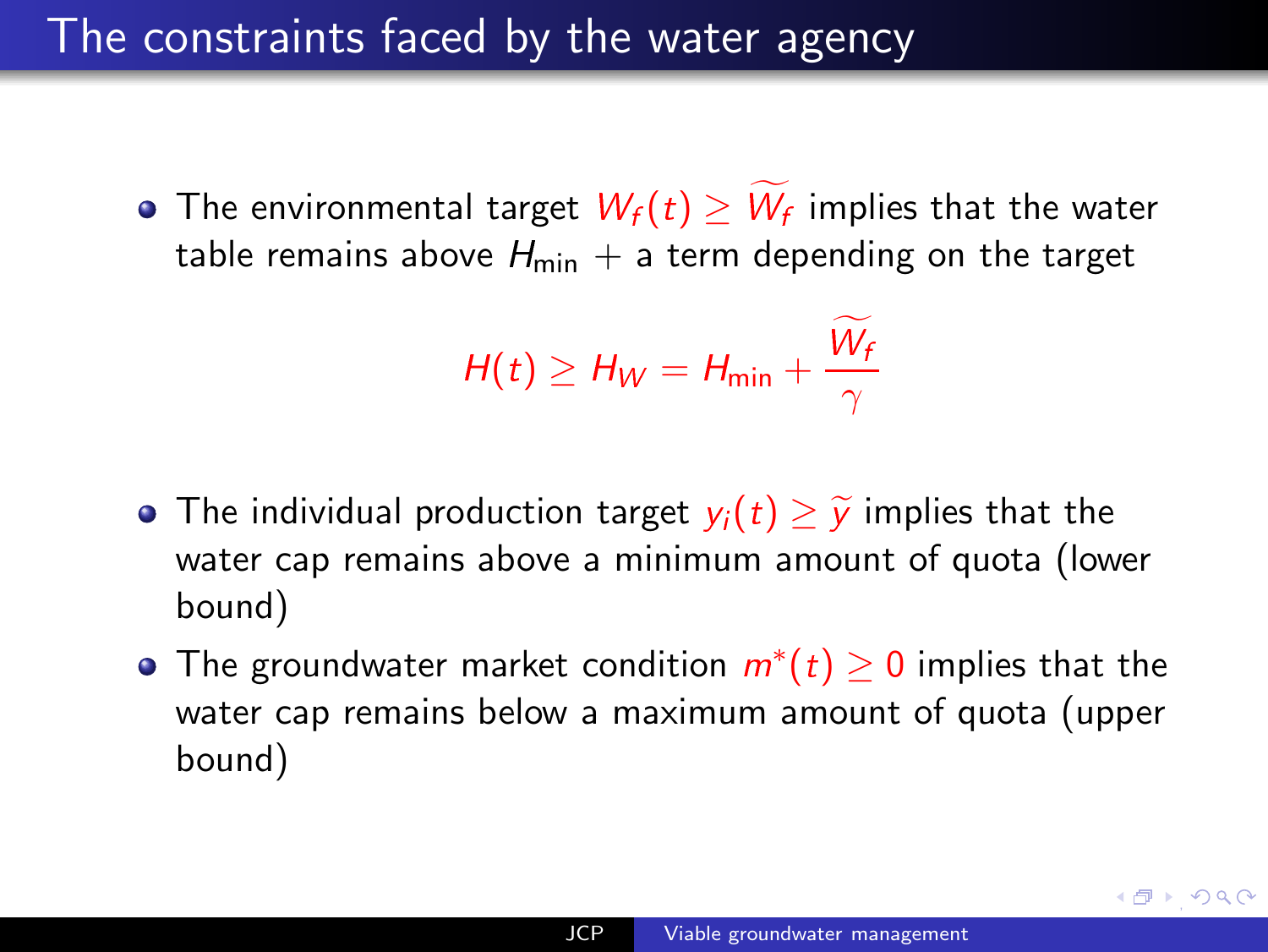## <span id="page-11-0"></span>When the environmental target is not binding with  $H_{min} = 600$



 $\leftarrow$   $\oplus$   $\rightarrow$   $\circ$   $\circ$   $\circ$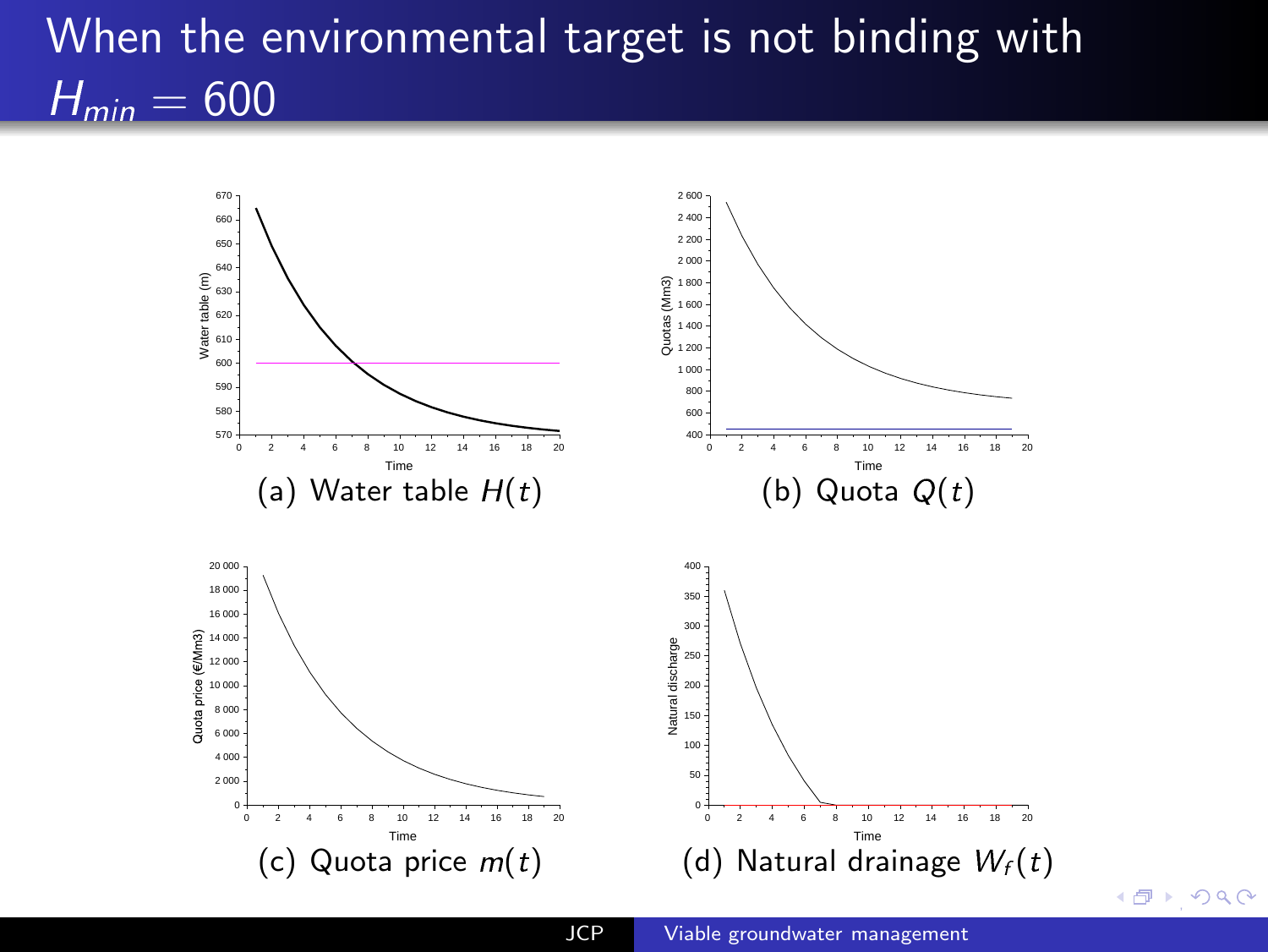- <span id="page-12-0"></span>• The water agency implements an excessive water cap
- **The water table falls below the critical water table**  $H_{\text{min}} = 600m$  after 6 years
- Natural drainage is nil and the aquifer is fed by the river creating ecosystem damages
- The quota price decreases because the pumping cost increases and reduces water demand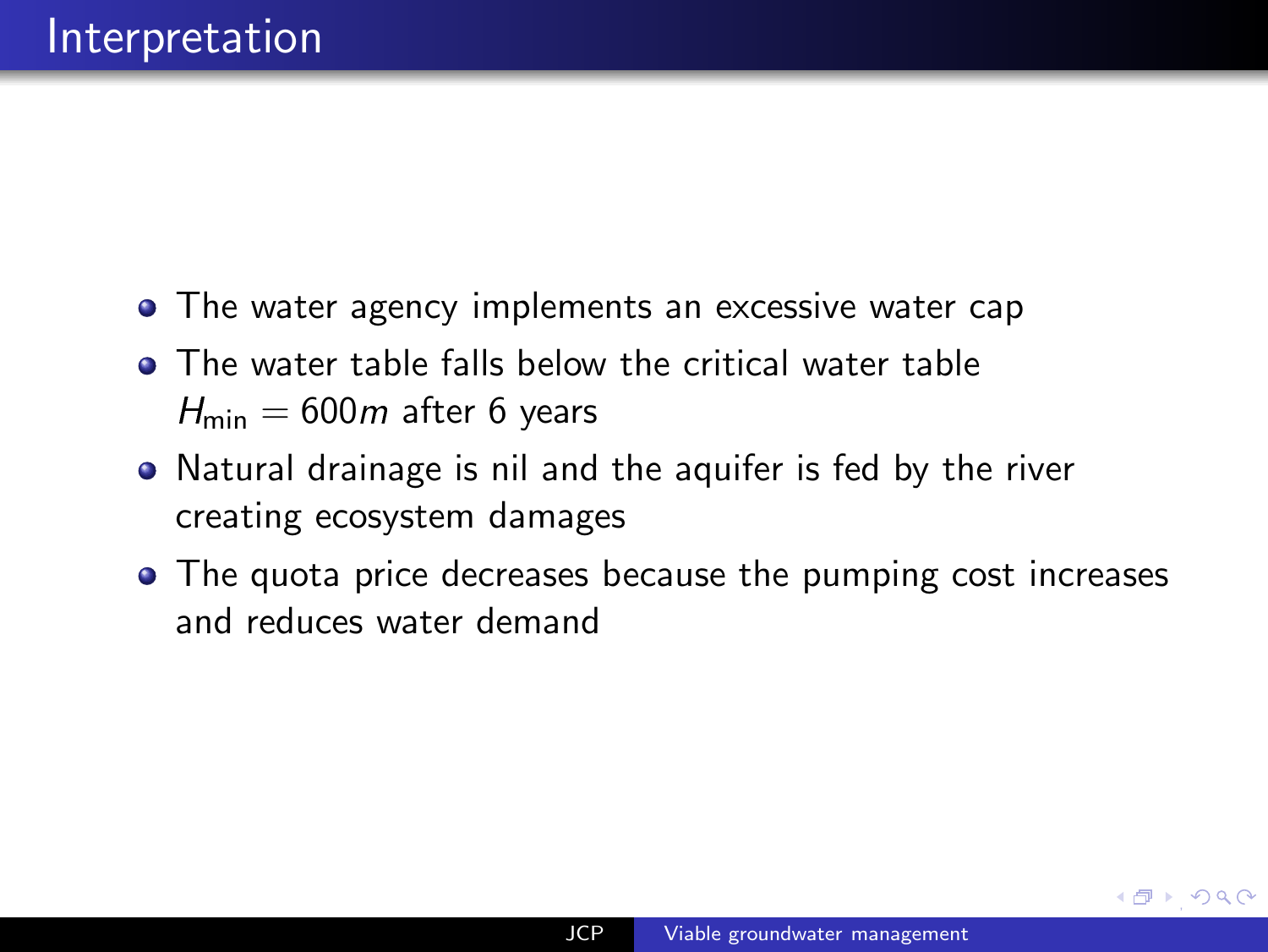# <span id="page-13-0"></span>When the environmental target is binding with the target  $\widetilde{W}_f = 150$  Mm<sup>3</sup>



 $\sqrt{d}$  [,](#page-14-0)  $\sqrt{d}$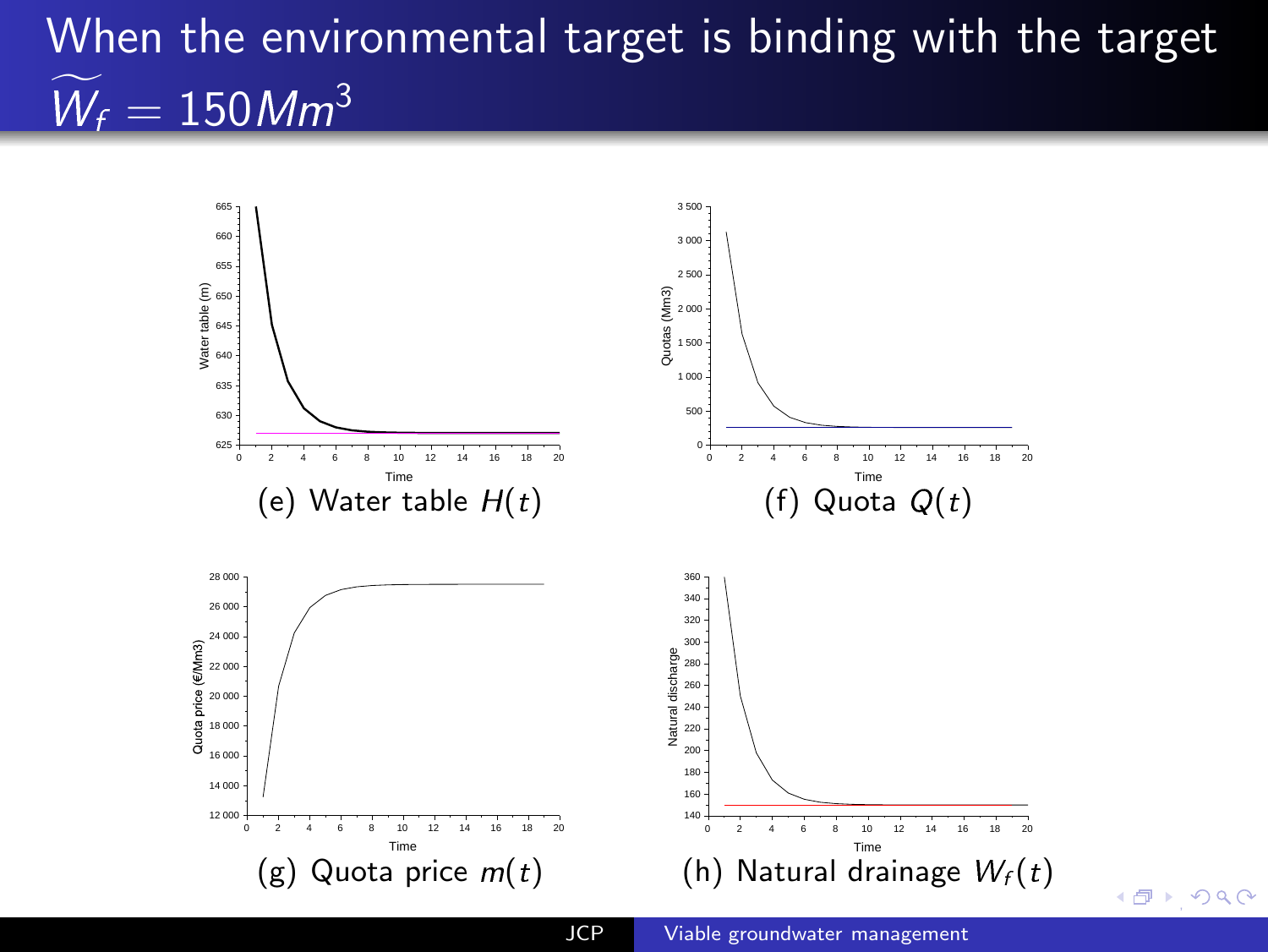- <span id="page-14-0"></span>To ensure that natural drainage satisfies the constraint  $\widetilde{W}_f = 150 Mm^3$ , the water table has to remain above  $H_W > 627$  m in the long term and during all the trajectory path
- It implies that the water cap has to reduced and equals to  $262Mm^3$  at the steady state
- **•** The quota price increases because water demand remains important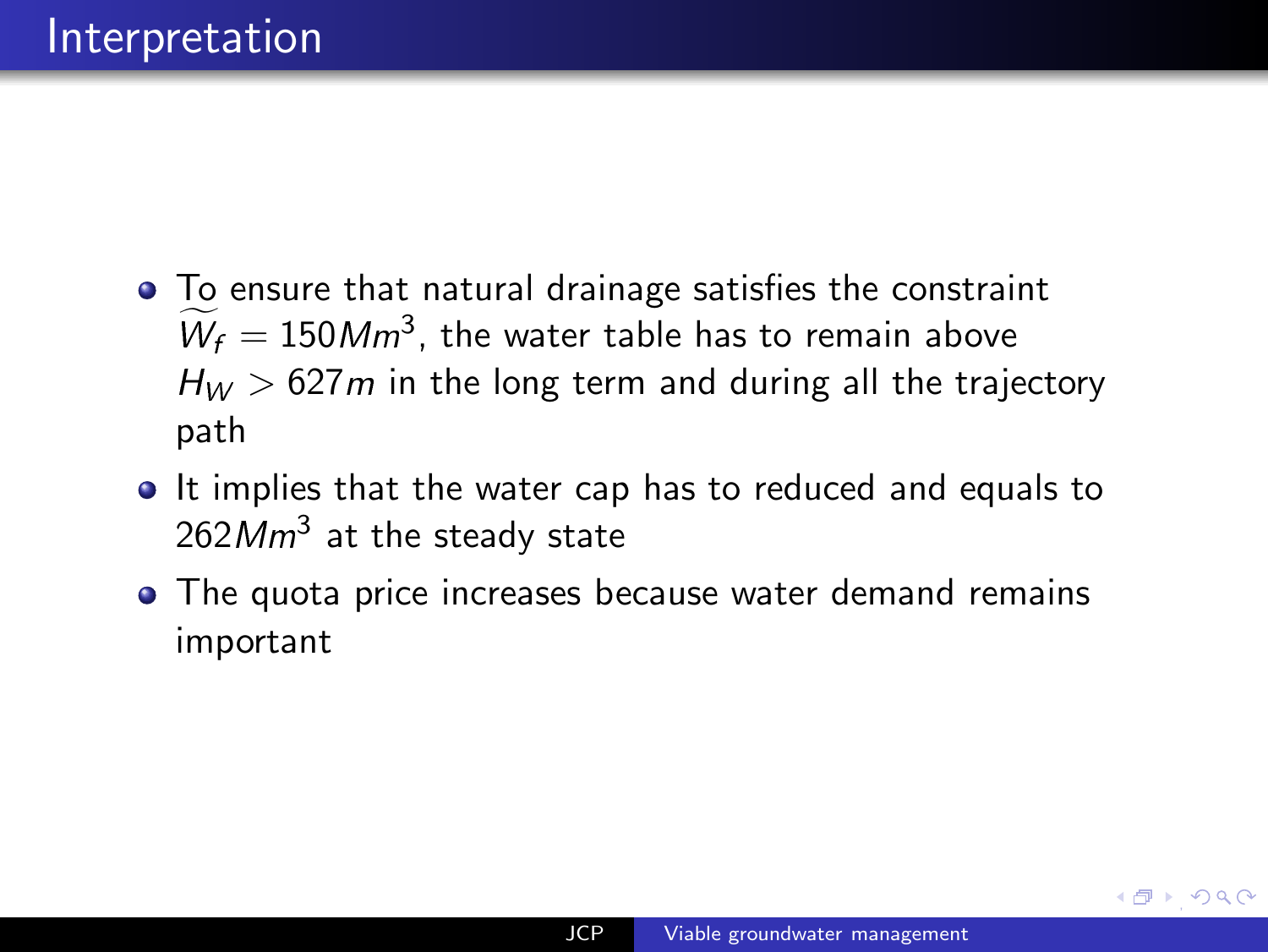#### <span id="page-15-0"></span>Trade-off between the two objectives

| $W_f$     | $\widetilde{y_f}^{\max}$ | $H_W$                     | $Q_W$                  |
|-----------|--------------------------|---------------------------|------------------------|
| 0         | 3691                     | $H_{\text{min}} = 600$    | $rac{R}{1-\mu}$<br>450 |
| 50        | 3202                     | 609                       | 387                    |
| 100       | 2706                     | 618                       | 325                    |
| 150       | 2201                     | 627                       | 262                    |
| 200       | 1689                     | 636                       | 200                    |
| 250       | 1170                     | 645                       | 137                    |
| 300       | 643                      | 654                       | 75                     |
| $R = 360$ | ∩                        | $H^{\text{max}}$<br>= 665 | ი                      |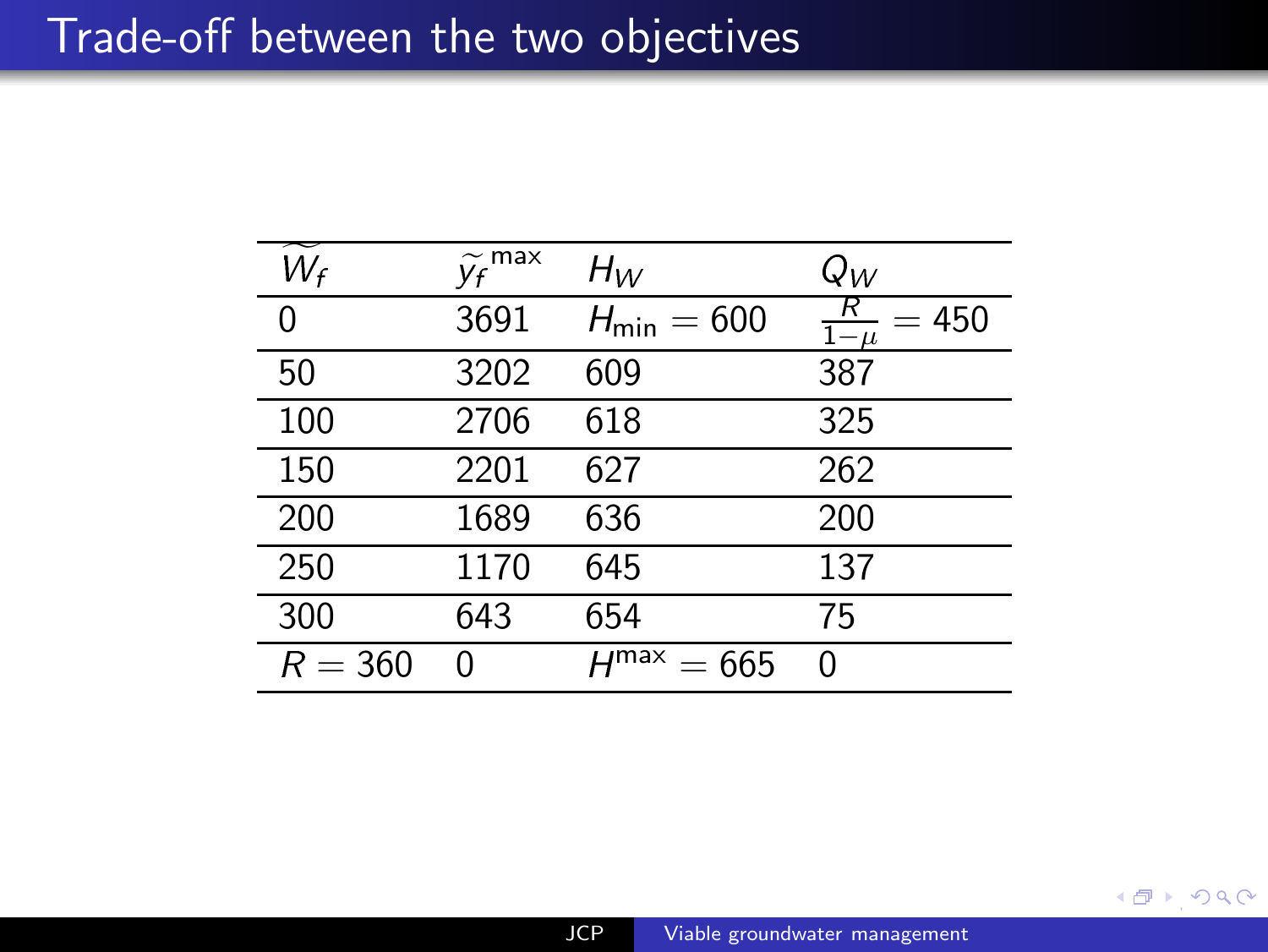- <span id="page-16-0"></span>**•** Sustainability in terms of constraints to satisfy
- constraints on environmental flows
- constraints on agricultural production
- Trade-off in terms of production gain/loss for less/more water for the environment
- not an unique solution but a corridor of possible trajectories
- room of negotiation between the water agency, the farmers and the ecosystem